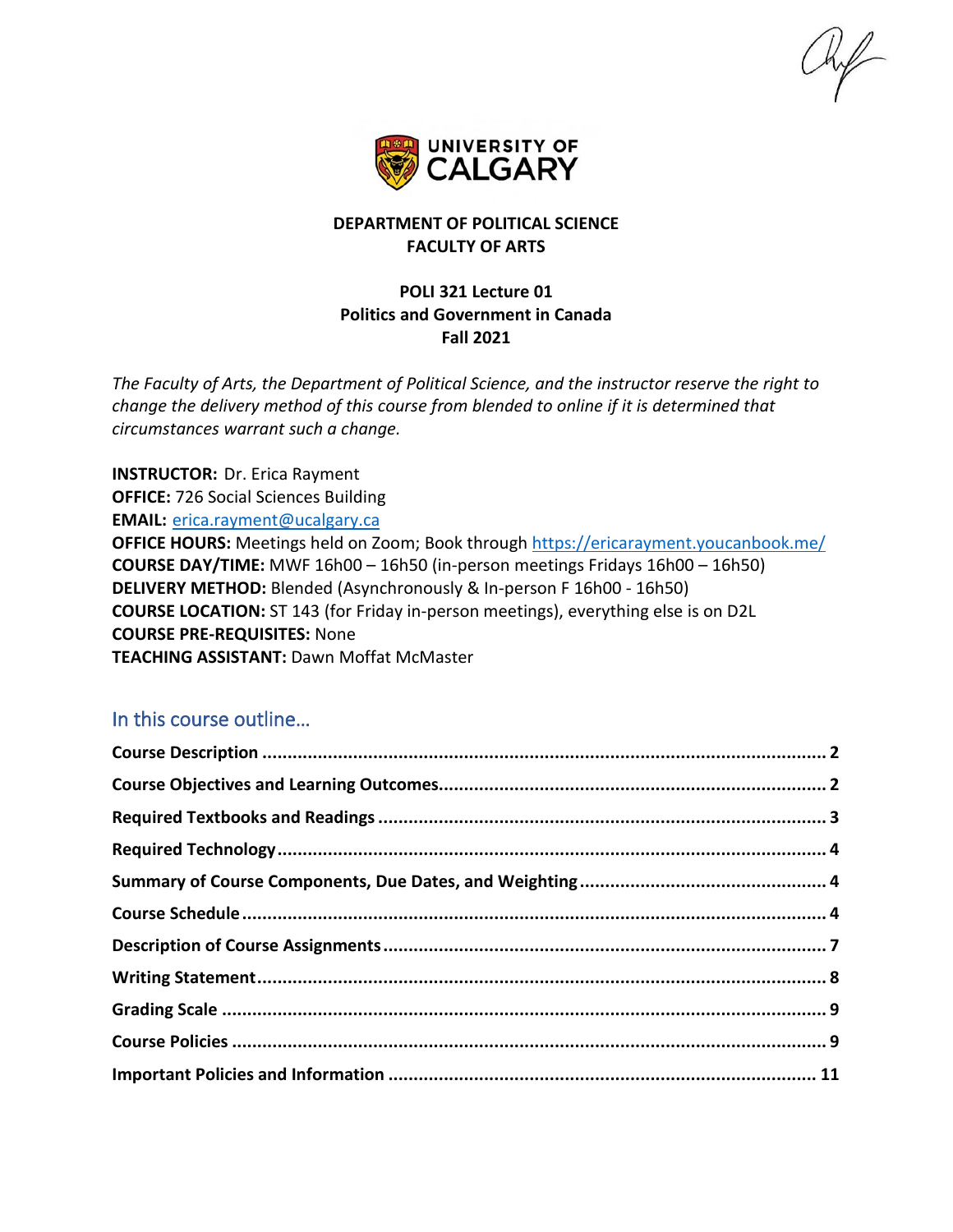# <span id="page-1-0"></span>Course Description

This course introduces students to the study of Canadian politics and government with a focus on political institutions and processes. Students will learn about the constitution, federalism, the electoral system, parties, parliament, the bureaucracy and the courts. The course presents each topic as part of a series of interrelated building blocks, with each week building upon the knowledge and foundations established in previous topics. This approach emphasizes the connections and relationships across political institutions and processes. The course also integrates questions about women, racialized minorities and Indigenous people into discussions about topics throughout the semester.

The course will be delivered through a blended format. Asynchronous content, including short lecture videos, will be posted to D2L every week. Students are expected to review that content before Friday of every week, and then we will meet in person every Friday to discuss that week's content. In-person meetings will include group discussion and activities that allow students to integrate and apply their learning from the course's asynchronous content. Students are expected to engage with both the asynchronous and in-person elements of the course (*please review the note on COVID-19/These Strange Times in the Course Policies section below*).

# <span id="page-1-1"></span>Course Objectives and Learning Outcomes

This course is designed to:

- Provide an introduction to Canadian political institutions and processes;
- Stimulate student interest in Canadian politics, policy and government;
- Equip students with the skills and knowledge to engage critically and effectively as active participants in Canadian politics;
- Help students develop and practice key research, writing, and critical thinking skills that will help them succeed in their university career and beyond.

By the end of this course, students will be able to:

- Identify and explain the role and function of key Canadian political institutions and understand how these institutions operate in relation to one another;
- Understand appropriate metrics and frameworks to evaluate Canadian politics and political institutions;
- Apply this understanding to evaluate and discuss current and historical issues and events in Canadian politics;
- Access and use electronic databases, journals, books and other reputable resources to identify and gather relevant source materials;
- Assess, evaluate and synthesize evidence and arguments;
- Develop a clearly articulated thesis statement and advance persuasive, evidence-based written arguments.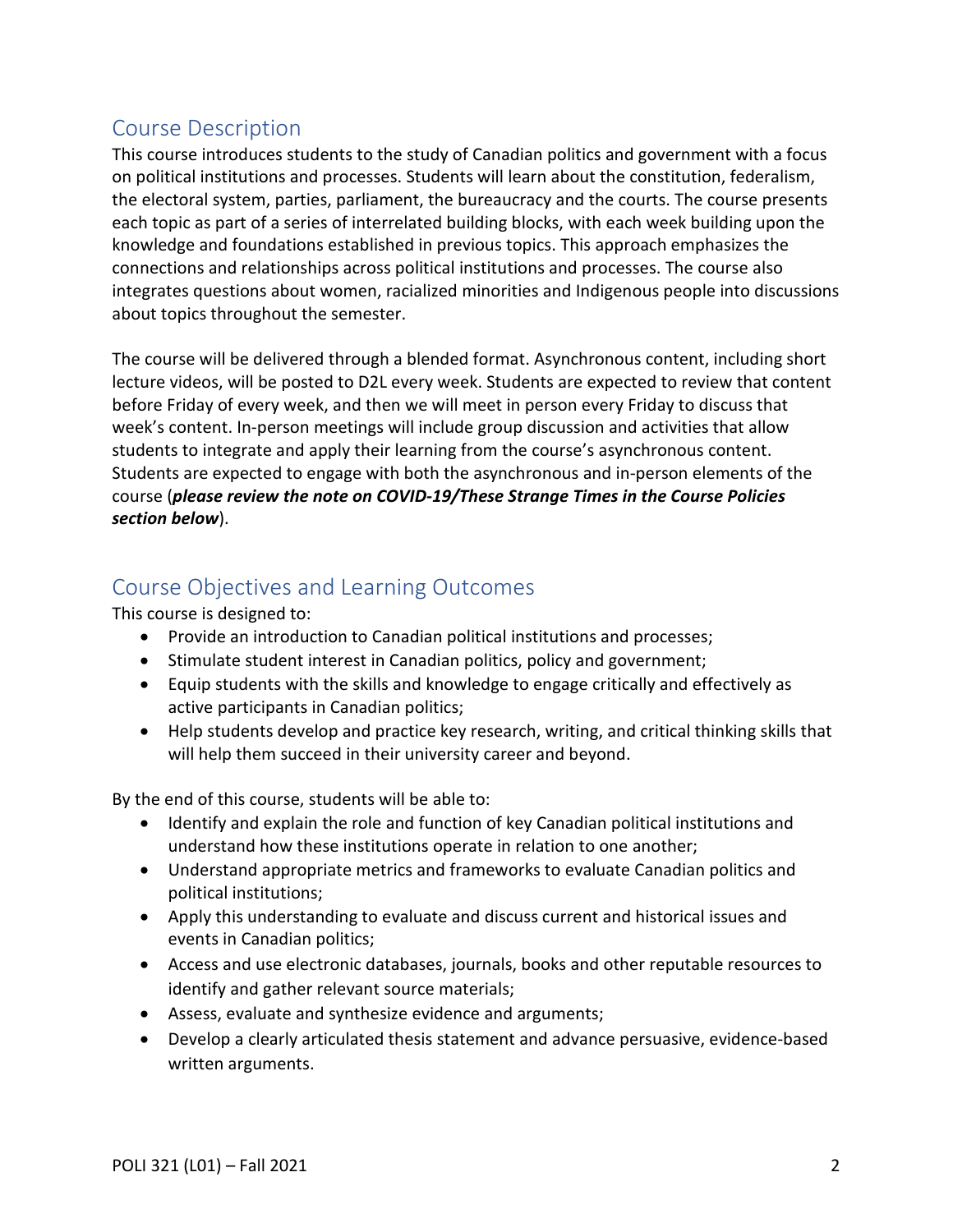# <span id="page-2-0"></span>Required Textbooks and Readings

There is one required textbook for the course:

# **Cochrane, Christopher, Kelly Blidook, and Rand Dyck. 2020.** *Canadian Politics: Critical Approaches***. 9th Edition.**

We will be using **Top Hat** to access a customized, digital version of the textbook*.* For instructions on how to create a Top Hat account and access this digital textbook, please refer to Top Hat's Getting Started Guide [\(https://bit.ly/31TGMlw\)](https://bit.ly/31TGMlw).

If you **already have a Top Hat account**, go to <https://app-ca.tophat.com/e/601185> to be taken directly to our course digital textbook.

If you are **new to Top Hat**:

- **- Go** to <https://app.tophat.com/register/student>
- **- Search** for our course textbook with the following **join code**: 601185

The cost of the textbook is \$47 and will be applied at checkout when enrolling in our Top Hat course. Or you can purchase a Bookstore Key from the UofC Bookstore and enter the Bookstore Key when prompted.

Should you require assistance with Top Hat at any time please contact their Support Team directly by way of email [\(support@tophat.com\)](mailto:support@tophat.com), the in-app support button, or by calling 1-888-663-5491. Specific user information may be required by their technical support team when troubleshooting issues.

For students who prefer a **physical textbook**, a print copy can be obtained for an additional \$25. Instructions for how to obtain a print copy are available at the end of the "Front Matter" section of the digital textbook.

Should you require assistance with Top Hat at any time please contact their Support Team directly by way of email [\(support@tophat.com\)](mailto:support@tophat.com), the in-app support button, or by calling 1-888-663-5491. Specific user information may be required by their technical support team when troubleshooting issues.

Additional readings listed in the Course Schedule will be made available on D2L. Please note that the instructor may make minor modifications to the assigned course readings. Any changes to the schedule of assigned readings will be announced on D2L. **If there is a discrepancy between the assigned readings listed in the syllabus and the readings listed on D2L, please treat the list of readings on D2L as authoritative.**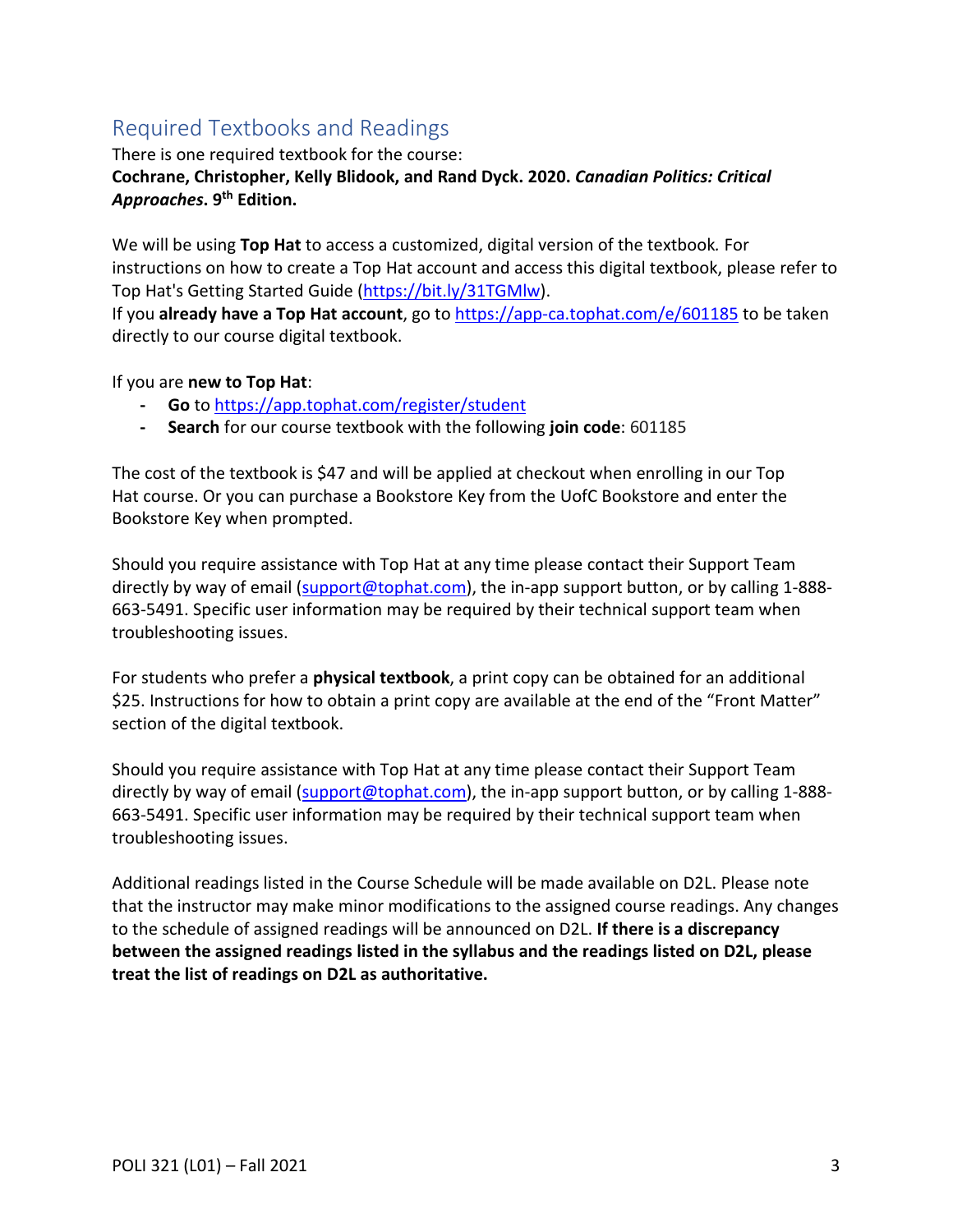# <span id="page-3-0"></span>Required Technology

Students in this course are required to have a computer with an internet connection and audio/video capability that will enable them to access digital course content (readings, videos, etc.) through D2L.

# <span id="page-3-1"></span>Summary of Course Components, Due Dates, and Weighting

| Assessment                       | Due Date                   | Weighting |
|----------------------------------|----------------------------|-----------|
| Syllabus Quiz                    | Sep 17 @ 11:59 p.m.        | 2%        |
| Participation                    | Ongoing                    | 5%        |
| Quizzes (Best 2 of 3)            | Oct 4, Nov 1, Nov 29       | 20%       |
| Annotated bibliography & outline | Oct 15 @ 11:59 p.m.        | 13%       |
| Research paper                   | Nov 19 @ 11:59 p.m.        | 30%       |
| Take Home Exam                   | Dec 10 @ 4 p.m. (Questions | 30%       |
|                                  | posted Dec 8 @ 4 p.m.)     |           |

**NOTE: All course assignments MUST be submitted electronically through D2L.** If a student misses a required course component, they must contact the instructor as soon as possible.

# <span id="page-3-2"></span>Course Schedule

Please note that the schedule below is tentative and may change as the need arises. Any changes to this schedule will be announced in class and on D2L. If there is a discrepancy between the schedule and/or assigned readings listed in the syllabus and on D2L, please treat D2L as authoritative.

# **Week 1 (Sep 10): Introduction/Welcome**

*We'll review the syllabus, timelines and logistics for the course. Please review the syllabus and feel free to get a jump on next week's readings.*

# **Week 2 (Sep 13 – 17): Studying Politics, Institutional Foundations, and Colonialism**

\*\*SYLLABUS QUIZ MUST BE COMPLETED BY THE END OF THIS WEEK\*\*

- TEXTBOOK Chapter 1: Approaching the Study of Politics (pp. 3-9)
- TEXTBOOK Chapter 2: Institutional Foundations and the Evolution of the State
- Cross, William. 2010. "Constructing the Canadian Democratic Audit." In William P. Cross, ed. *Auditing Canadian Democracy*. Vancouver: UBC Press.

# **Week 3 (Sep 20 – 24): Indigenous Politics**

- TEXTBOOK Chapter 4: Indigenous Peoples
- Treaty 7 Elders and Sarah Carter. 1995. *The True Spirit and Original Intent of Treaty 7*. Montreal: McGill-Queen's University Press. **Foreword and Preface**.
- Simpson, Leanne. 2017. *As We Have Always Done: Indigenous Freedom Through Radical Resistance.* Minneapolis: University of Minnesota Press. **Introduction**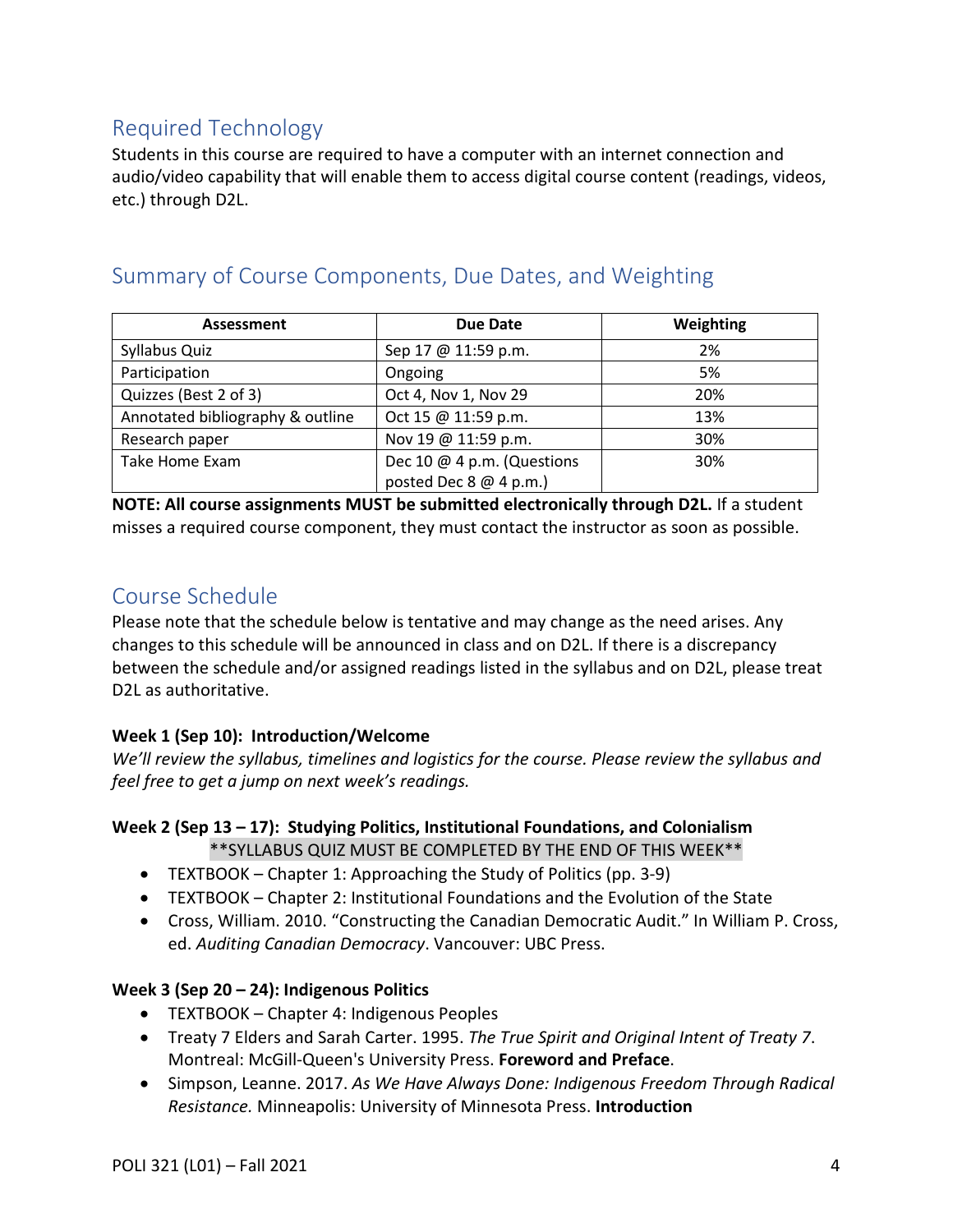### **Week 4 (Sep 27 – Oct 1): The Constitution**

- TEXTBOOK Chapter 16: The Canadian Constitution and Constitutional Change
- Russell, Peter H. 2006. "Constitutional Politics in Multi-National Canada." *Arena Journal* 14.
- Russell, Peter H. 2006. "Constitutional Politics: In a New Era Canada Returns to Old Methods," in Hans J. Michelmann and Christine de Clercy, eds. *Continuity and Change in Canadian Politics: Essays in Honour of David E. Smith.* Toronto: University of Toronto Press. (**brief excerpts**)

## **Week 5 (Oct 4 – 8): Federalism**

# \*\*QUIZ 1 THIS WEEK\*\*

- TEXTBOOK Chapter 17: The Federal System
- Cairns, Alan C. 1977. "The Government and Societies of Canadian Federalism." *Canadian Journal of Political Science* 10 (4). (**brief excerpts**)
- Gibbins, Roger. 1998. "Federalism and Regional Alienation," in Martin Wetmaccott and Hugh Mellon, eds. *Challenges to Canadian Federalism*. Toronto: Prentice Hall. (**brief excerpts**)
- Rocher, François. 2009. "The Quebec-Canada Dynamic *or* the Negotiation of the Ideal of Federalism," in Alain-G. Gagnon, ed. *Contemporary Canadian Federalism: Foundations, Traditions, Institutions.* Toronto: University of Toronto Press. (**brief excerpts**).

# **Week 6 (Oct 13 – 15): The Electoral System**

## \*\*ANNOTATED BIBLIOGRAPHY & OUTLINE DUE THIS WEEK\*\*

## **\*\*OUR IN-PERSON MEETING THIS WEEK WILL BE ON WEDNESDAY, OCTOBER 13 INSTEAD OF OUR USUAL FRIDAY\*\***

- TEXTBOOK Chapter 12: Elections and the Electoral System
- Pilon, Dennis. 2007. *The Politics of Voting.* Toronto: Emond Montgomery. (**brief excerpts**)
- Virgint, Erin. 2016. "Electoral Systems and Women's Representation." Library of Parliament Publication No. 2016-30-E (pp. 3-7). Online: [https://lop.parl.ca/staticfiles/PublicWebsite/Home/ResearchPublications/BackgroundPa](https://lop.parl.ca/staticfiles/PublicWebsite/Home/ResearchPublications/BackgroundPapers/PDF/2016-30-e.pdf) [pers/PDF/2016-30-e.pdf](https://lop.parl.ca/staticfiles/PublicWebsite/Home/ResearchPublications/BackgroundPapers/PDF/2016-30-e.pdf)
- Cochrane, Christopher. 2017. "The Imaginary Worlds of Electoral System Reform." In Andrew Potter, Daniel Weinstock and Peter Loewen, eds., *Should We Change How We Vote?* Montreal: McGill-Queen's University Press: pp. 42-48.

# **Week 7 (Oct 18 – 22): Political Parties and Voting**

- TEXTBOOK Chapter 13: Political Parties and the Party System
- TEXTBOOK Chapter 14: The Election Campaign, Voting, and Political Participation (pp. 327-333)
- Cairns, Alan C. 1968. "The Electoral System and the Party System in Canada, 1921- 1965." *Canadian journal of Political Science* 1 (1). (**brief excerpts**)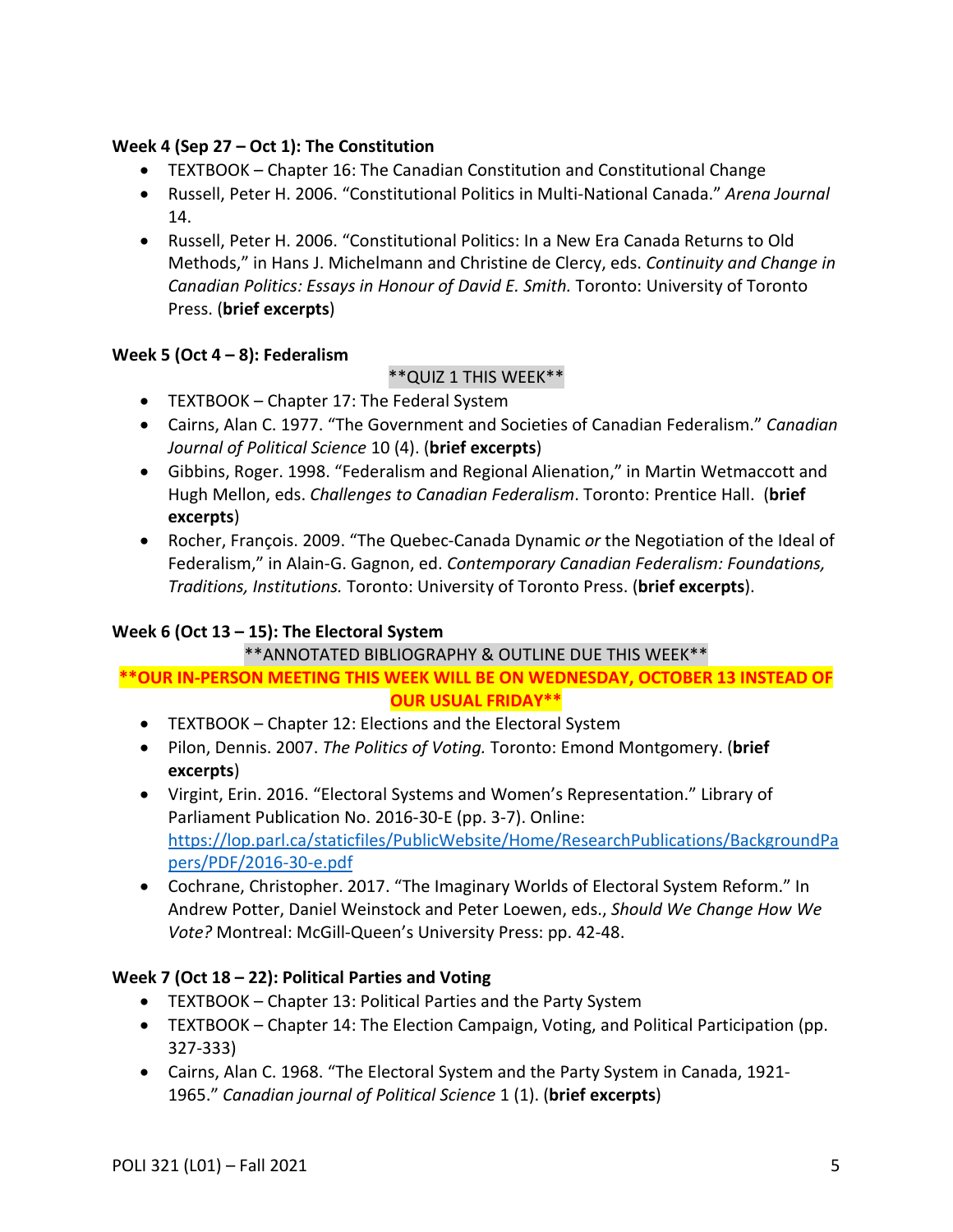• Bashevkin, Sylvia. 1993. "The Higher the Fewer: Women's Participation in Major Party Organizations," in *Toeing the Lines: Women and Party Politics in English Canada.* 2nd Edition. Toronto: University of Toronto Press. (**brief excerpts**)

### **Week 8 (Oct 25 – 29): Parliament I – The House of Commons**

- TEXTBOOK Chapter 21: Parliament (everything except sections about the Senate)
- Franks, C. E. S. 1987. "Introduction," in *The Parliament of Canada*. Toronto: University of Toronto Press. (**brief excerpts**)
- Young, Lisa. 2013. "Slow to Change: Women in the House of Commons." In Linda Trimble, Jane Arscott, and Manon Tremblay, eds., *Stalled: The Representation of Women in Canadian Governments.* Vancouver: UBC Press: 253-272
- Michael D. Morden. 2018. "Parliament and the Representation of Indigenous Issues: The Canadian Case." *Parliamentary Affairs* 71 (pp. 124-143)

## **Week 9 (Nov 1 – 5): Parliament II – The Senate**

## \*\*QUIZ 2 THIS WEEK\*\*

- TEXTBOOK Chapter 21: Parliament (the sections about the Senate)
- Docherty, David. 2002. "The Canadian Senate: Chamber of Sober Reflection or Loony Cousin Best Not Talked About." *The Journal of Legislative Studies*. 8 (3): 27-48
- Thomas, Paul G. 2019. "Moving Toward and Improved Senate." IRPP Study 70. Montreal: Institute for Research on Public Policy (pp. 7-25)

## **Week 10 (Nov 8 – 12): READING WEEK – NO CLASSES**

## **Week 11 (Nov 15 – 19): The Executive**

## \*\*RESEARCH PAPER DUE THIS WEEK\*\*

- TEXTBOOK Chapter 19: The Executive: Crown, Prime Minister, and Cabinet
- Savoie, Donald J. 1999. "The Rise of Court Government in Canada." *Canadian Journal of Political Science* 32 (4). (**brief excerpts**)

## **Week 12 (Nov 22 – 26): The Bureaucracy and Policymaking**

- TEXTBOOK Chapter 20: The Bureaucracy
- Savoie, Donald J. *Breaking the Bargain: Public Servants, Ministers and Parliament.* Toronto: University of Toronto Press (pp. 3-16)

## **Week 13 (Nov 29 – Dec 3): Courts and the Charter**

#### \*\*QUIZ 3 THIS WEEK\*\*

- TEXTBOOK Chapter 22: The Judiciary
- TEXTBOOK Chapter 18: The Charter of Rights and Freedoms
- Hogg, Peter W. and Allison A. Bushell. 1997. "The Charter Dialogue Between Courts and Legislatures or Perhaps the Charter of Rights and Freedoms Isn't Such a Bad Thing After All." *Osgoode Hall Law Journal* 35 (1). (**brief excerpts**).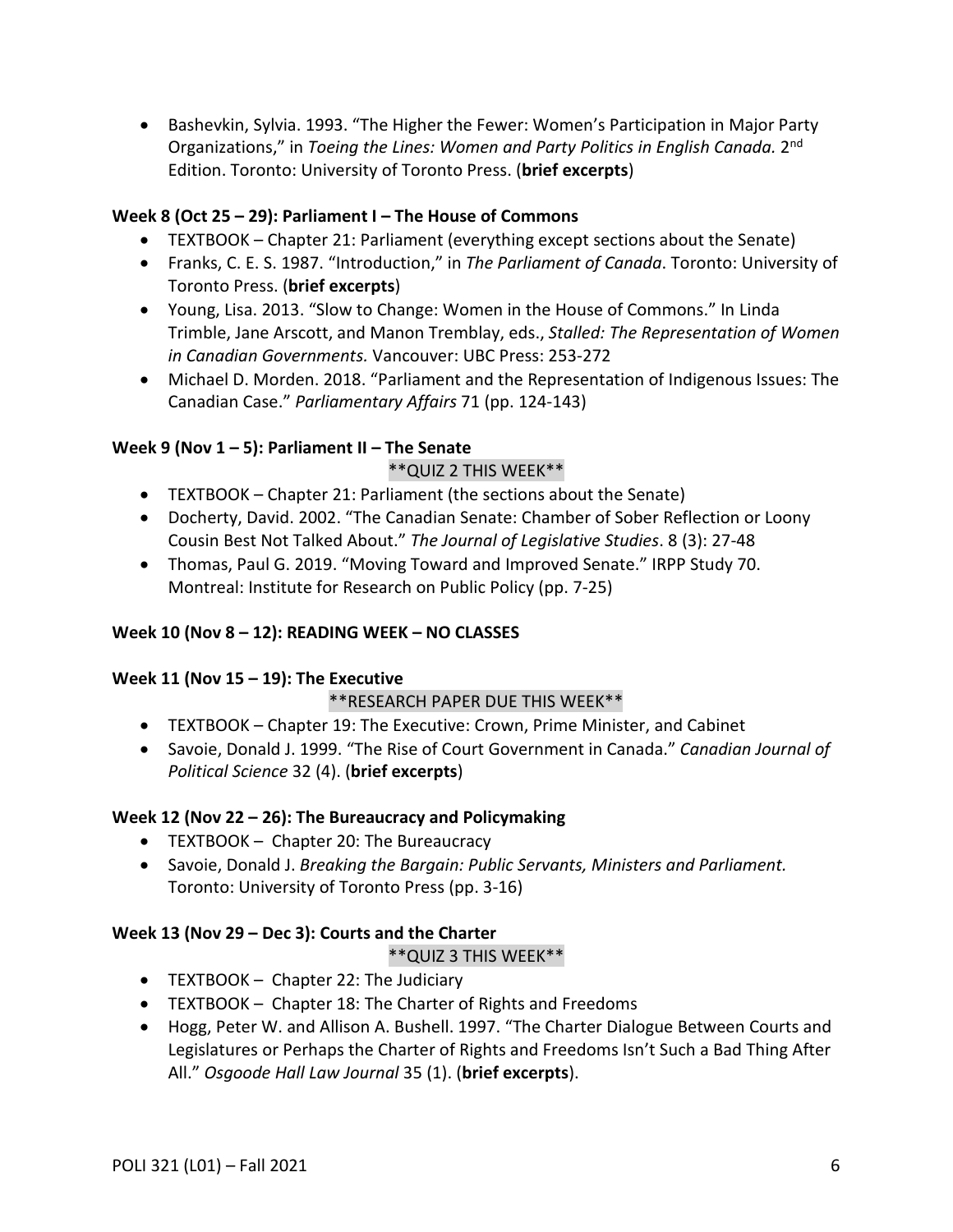## **Week 14 (Dec 6 – 8): Catch up and Take Home Exam** \*\*TAKE HOME EXAM THIS WEEK\*\*

# <span id="page-6-0"></span>Description of Course Assignments

### **Syllabus Quiz**

The easiest 2% you'll ever earn! To ensure students are familiar with the details of course policies, assignment details and lecture topics, there will be a short, multiple choice, open book quiz about the content of the course outline. **The quiz will be available on D2L. The quiz is not timed, and students can take the quiz as many times as they would like until the deadline at 11:59 p.m. on September 17.**

#### **Participation**

To encourage participation in the weekly in-person meetings and active engagement with course material, a small portion of your grade in the course will be based on participation. During weekly meetings, students will have the opportunity to demonstrate engagement with course material (e.g. asking questions, participating in small group work and full class discussions, in-class writing/reflections, etc.).

I recognize that students may need to miss in-person meetings more frequently this semester due to illness or close contact with someone who is ill (please see the note on COVID-19 and attendance in the Course Policies section below). To account for this, participation will be assessed flexibly and alternative opportunities to participate and demonstrate engagement with course material will be made available to students by request.

## **Quizzes**

To encourage students to keep up with readings and lecture content, and to provide students with an opportunity to check in on their understanding of course material and concepts, there will be three short multiple-choice quizzes throughout the semester. Quizzes will cover assigned readings and lecture content up to the week before the quiz date (i.e. Quiz 1 in week 5 will cover the content assigned for weeks 2, 3 and 4; Quiz 2 in week 9 will cover the content assigned for weeks 5, 6, 7 and 8; Quiz 3 in week 13 will cover the content assigned for weeks 9, 10, 11 and 12).

Quizzes will be available on D2L for a 24-hour period starting at 11:59 p.m. on the Sunday before the quiz is scheduled until 11:59 p.m. on the Monday when the quiz is due (**October 4, November 1, November 29**). Students can complete the quiz at any time during this 24-hour period. Quizzes should take 20 minutes to complete. Students will be given 30 minutes to complete each quiz to allow for any technology issues that may arise. Quizzes are open book and must be completed individually.

Students' final grade for the quizzes will be based on their best two quiz scores. No make-up quizzes will be offered since the lowest grade is automatically dropped.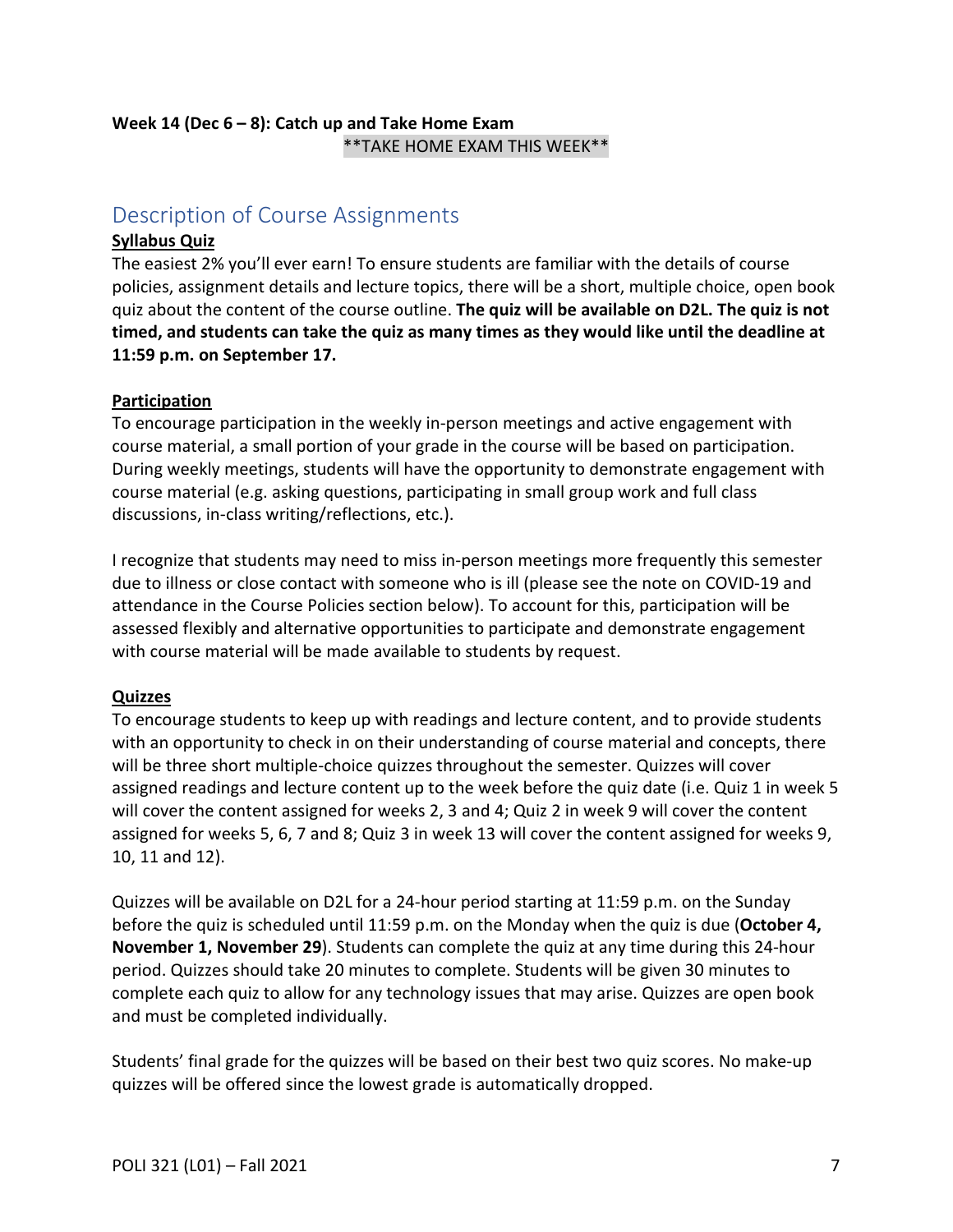## **Annotated Bibliography & Outline**

Gathering, summarizing, and assessing evidence are important skills for writing a research paper (they're also useful skills outside the university!), but we don't often get the chance to practice these skills on their own.

The annotated bibliography and outline assignment gives students the opportunity to focus on

- (1) gathering, summarizing, and assessing evidence from scholarly sources;
- (2) clarifying the argument they plan to make in their paper; and
- (3) thinking about how they will organize the evidence to support their argument.

Students will build on the work completed for the annotated bibliography and outline for the final research paper (details below).

Paper topics, grading criteria and detailed instructions for the annotated bibliography and outline will be posted on D2L. *The annotated bibliography and outline must be submitted through D2L by 11:59 p.m. on October 15.*

#### **Research Paper**

The research paper (6-8 pages) builds on the learning throughout the course and provides an opportunity to examine an aspect of Canadian politics in greater depth. It is also an opportunity for students to practice important transferrable skills, including gathering, synthesizing and evaluating evidence as well as developing and communicating persuasive evidence-based arguments. The research paper brings together and builds upon the earlier work completed for the annotated bibliography and outline assignment.

Grading criteria for the research paper will be posted on D2L. *The research paper must be submitted through D2L by 11:59 p.m. on November 19.* 

#### **Final Take-home Exam**

To ensure that students have a strong critical understanding of the course material and the connections between topics, the final exam will cover all the material covered in the course.

The final exam will be administered as a take-home exam. Students will have 48 hours to complete the exam. **Questions will be posted on D2L at 4 p.m. on December 8 and the completed exam must be submitted through D2L by 4 p.m. on December 10**. Additional details about the exam format will be discussed in class and announced on D2L.

# <span id="page-7-0"></span>Writing Statement

Written assignments are often required in Political Science courses, and the quality of writing skills, including but not limited to such elements as grammar, punctuation, sentence structure, clarity, citation, and organization, will be taken into account in the determination of grades. Students are encouraged to make use of the services offered through Writing Support Services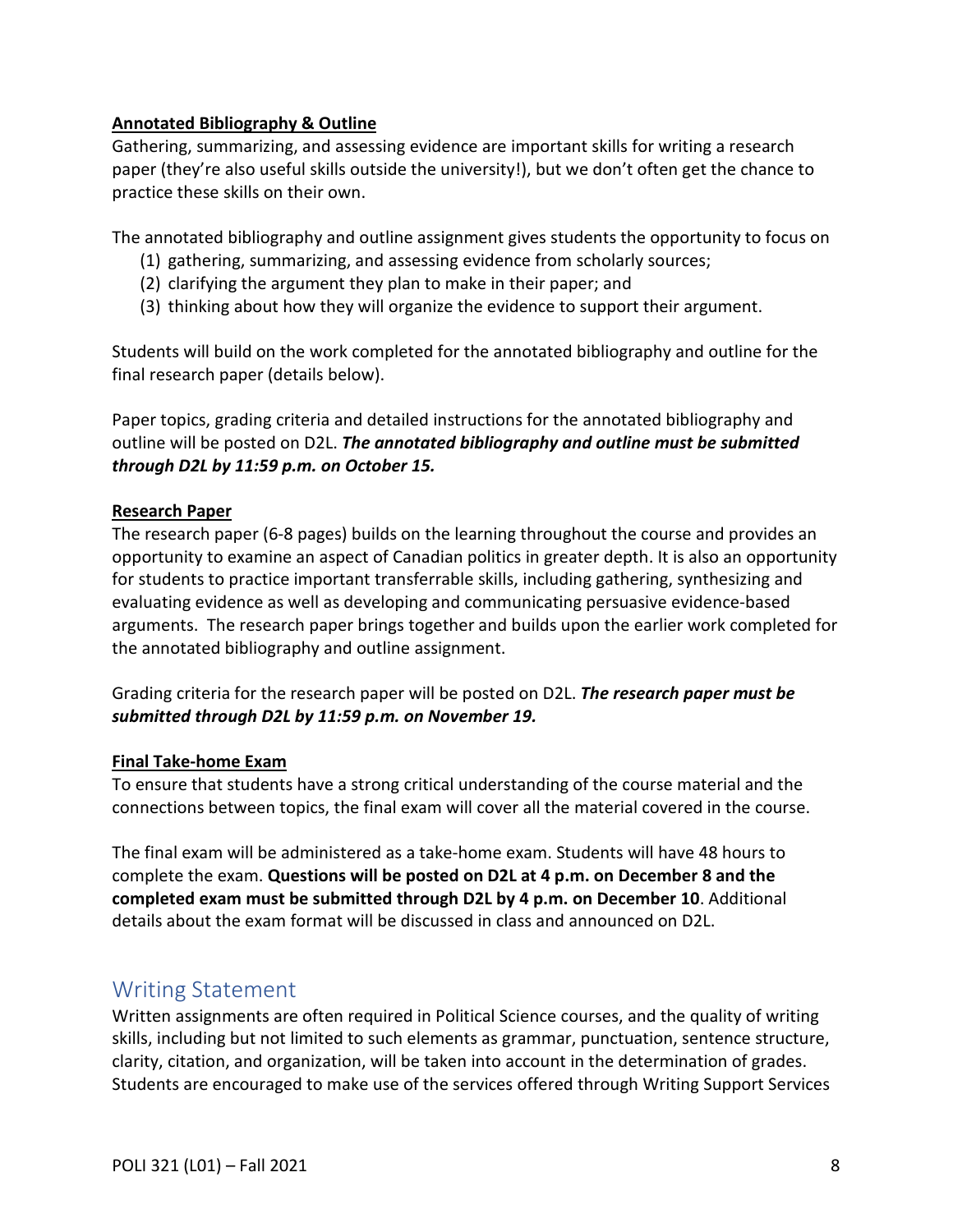in the Student Success Centre by contacting them at [http://www.ucalgary.ca/ssc/writing](http://www.ucalgary.ca/ssc/writing-support)[support.](http://www.ucalgary.ca/ssc/writing-support)

| A+ (91-100) | B+ (77-79)    | $C+ (67-69)$  | $D+ (55-59)$ |
|-------------|---------------|---------------|--------------|
| A (85-90)   | B (73-76)     | $C(63-66)$    | $D(50-54)$   |
| A- (80-84)  | $B - (70-72)$ | $C - (60-62)$ | $F(0-49)$    |

# <span id="page-8-0"></span>Grading Scale

# <span id="page-8-1"></span>Course Policies

# **These Strange Times**

As we make our way back to campus for what is likely to be a challenging Fall term, everyone's health and well-being – yours, your families', and mine – are my top priority. We all need to do whatever we can to keep each other healthy. With that in mind, I'd make the following requests:

- 1. **Get vaccinated.** Vaccines are our best protection against COVID-19 and the U of C strongly encourages everyone in the university community to get their vaccines (I've had mine!). If you have not been fully vaccinated for COVID (2 shots + 2 weeks), I encourage you to do so. It will help keep us all safe. There are drop-in clinics on campus, including at the MacEwan Student Centre pharmacy.
- 2. **Wear a mask in class.** The University of Calgary is recommending mask use in campus buildings this semester. We'll be in pretty close quarters, so I would request that everyone wear their mask in class for POLI 321. Masks are an easy step we can all take to keep each other safe and healthy. I'll be wearing my mask in class too.
- 3. **Don't come to class if you or someone in your household is feeling ill.** Even if it's just a sniffle. I promise to do the same - if I'm feeling unwell, I'll shift our in-person meetings to Zoom (and make the announcement and share links on D2L and by email). There are a couple of big lessons I hope the last 18 months have taught us, and one of them is that it's not worth it to show up to work/school/etc. if we're sick.<sup>[1](#page-8-2)</sup> I've designed the course so that if you have to miss a class due to illness, the impact on your learning will be limited. The bulk of the material (readings, lecture videos, assignments) can be worked through asynchronously through D2L. Participation will be assessed flexibly and if you're unable to make it to our weekly in-person meeting, there will be alternative opportunities to demonstrate participation/ engagement with class material. *But if you*

<span id="page-8-2"></span> $1$  Another is that airplanes are truly disgusting and we should probably keep wearing masks on airplanes. But that's less relevant here.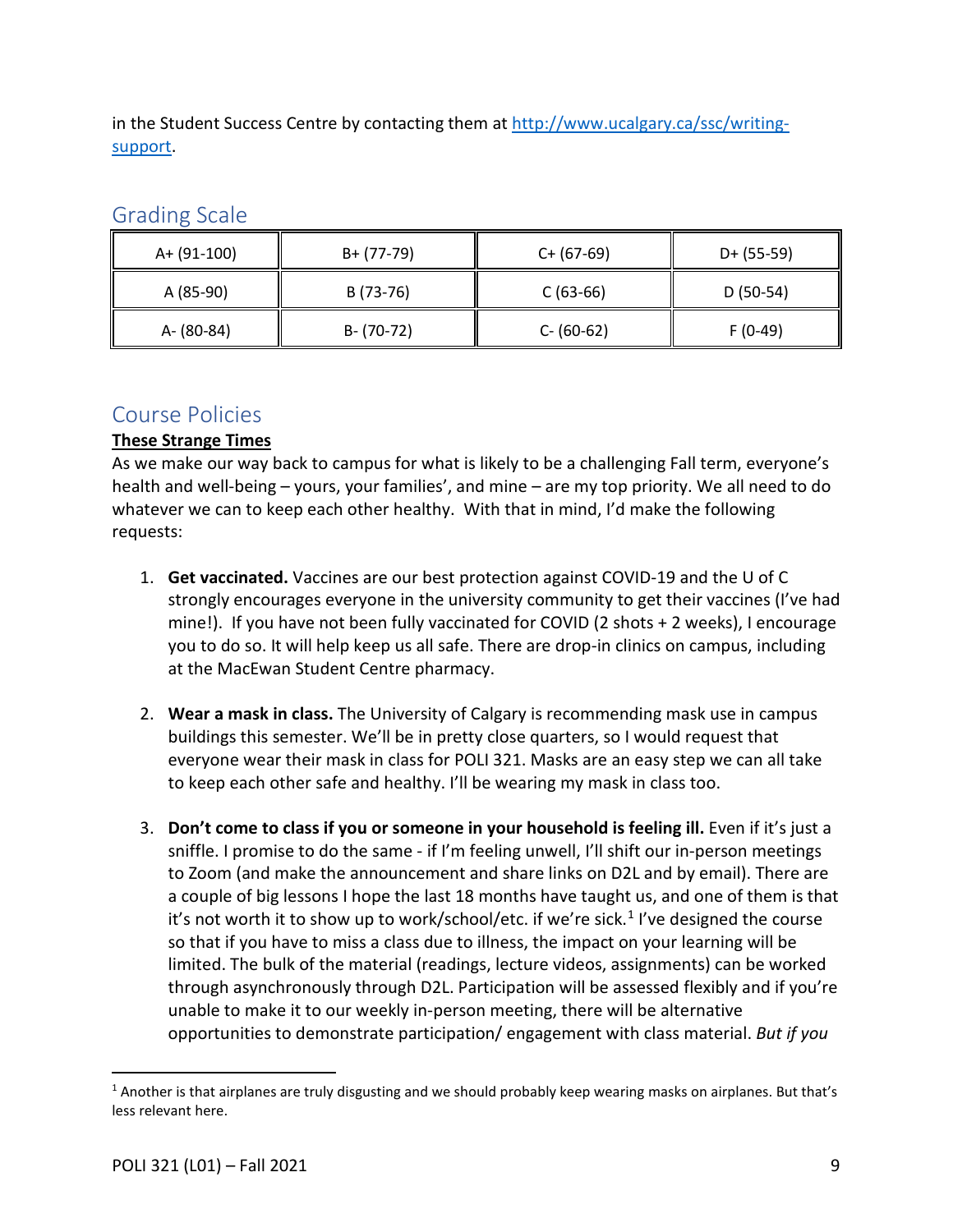*and everyone in your household are feeling healthy and well, please do come to class – there's no substitute for the in-person experience!*

### **Course Communication**

Office hours are usually the best way to get an effective response on an issue from me. Students can sign up for an appointment in office hours using the automatic system through <https://ericarayment.youcanbook.me/> .

Email communication is best for dealing with logistical and/or administrative issues (e.g. providing documentation to request an extension, reminding me to share that link I mentioned in class, asking for clarification on something that isn't covered in the syllabus). If you have a question about course content, ideas, or concepts your best bet is to come to office hours for a (virtual) in-person chat.

If you are contacting me by email, please use your university email address and include the course code in the subject line. I check email from Monday to Friday and will do my best to respond to emails within two business days. Your patience is appreciated if it takes me a bit longer to respond, but if your matter is urgent and you haven't heard from me within two business days, please send a nudge.

#### **Late Penalties**

Late assignments will be subject to a late penalty of 5% per day (including weekends). Assignments submitted more than five days after the due date will be assigned a grade of zero. Assignments handed in after the work has been returned to the class cannot be marked for credit. Accommodations due to late registration into the course will NOT be approved.

#### **Extensions**

Deadline extensions can be provided in exceptional circumstances at the discretion of the instructor. **Extensions MUST be requested at least 48 hours in advance of the assignment deadline.** Extensions requested less than 48 hours in advance of the deadline will not be approved unless there are unforeseeable, last-minute exceptional circumstances. **Requests for extensions received after the assignment deadline will not be considered and the late penalties outlined above will be applied.** If you require an extension, you must notify me as soon as possible.

#### **Grade Discussions**

Grades are assigned based on an assessment of the quality of the work submitted against the grading criteria/rubric. It is helpful to remember that points on assignments are earned, not lost. If students would like to discuss a grade they have received on an assignment the process for doing so is as follows:

1) Email the instructor a half page summary of what aspect of the assigned grade is unclear, or what aspect of the assignment you are struggling with. This summary MUST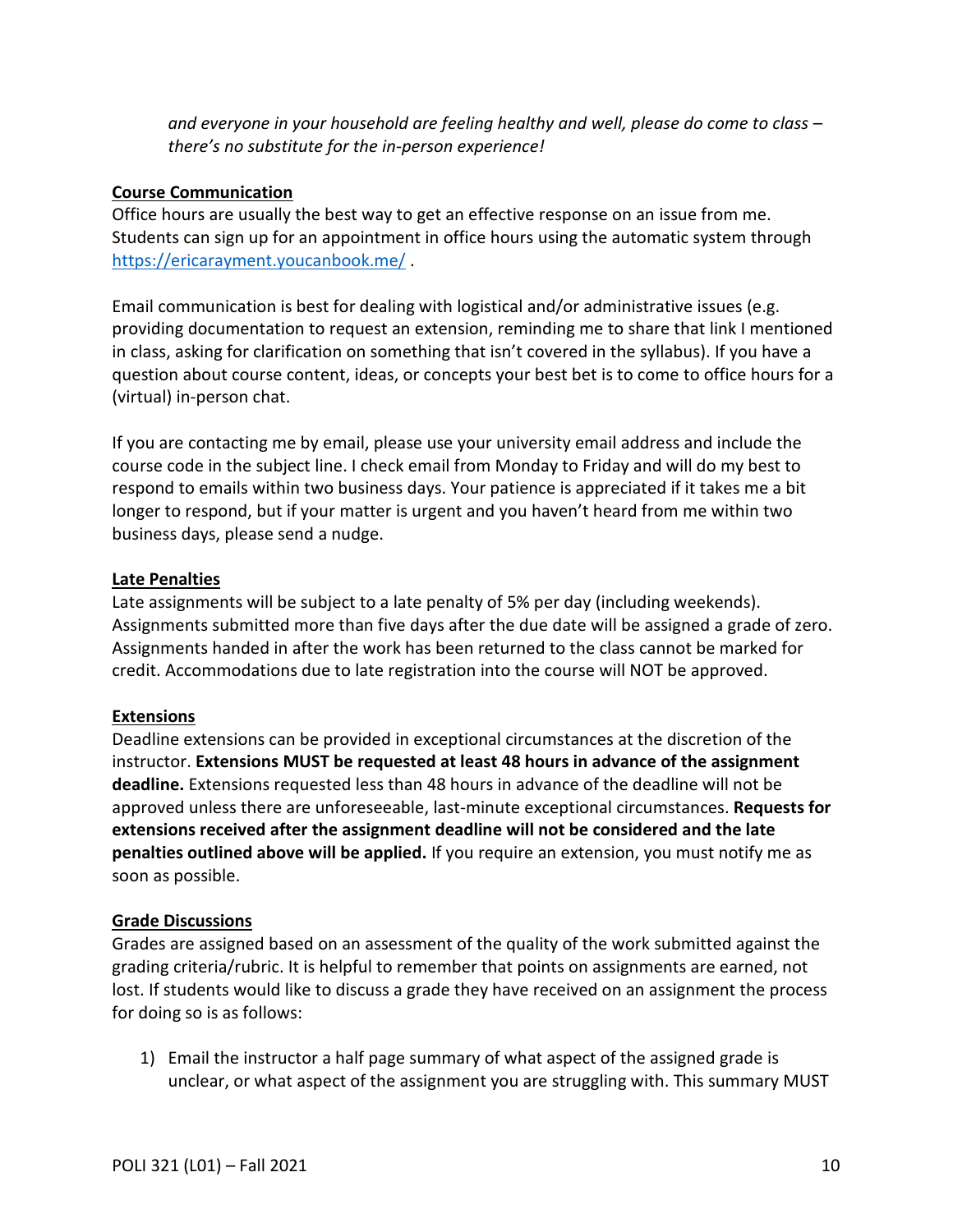include direct reference to the assignment instructions and/or grading rubric. Along with this summary, your email should include a copy of the graded assignment.

2) Schedule a 10-minute appointment in office hours to discuss the assignment. Please note that I will NOT regrade work in this meeting. The purpose of this meeting is to provide students with an opportunity discuss where the assignment did well and where there is room for improvement.

I will not accept grade discussion requests in the first 48 hours after an assignment is returned to allow students time to properly review and consider the feedback on their assignment against the assignment instructions and grading rubric.

#### **Equity Statement**

The University of Calgary is committed to equity and respect for diversity. All members of the learning environment in this course should strive to create an atmosphere of mutual respect. As a course instructor, I will neither condone nor tolerate behaviour that undermines the dignity or self-esteem of any individual in this course and wish to be alerted to any attempt to create an intimidating or hostile environment. It is our collective responsibility to create a space that is inclusive and welcomes discussion. Discrimination, harassment and hate speech in any course forums will not be tolerated. If you have any questions, comments, or concerns you may contact the University of Calgary Student Conduct Office at [conduct@ucalgary.ca](mailto:conduct@ucalgary.ca).

#### **Statement on Academic Integrity**

Academic integrity is fundamental to learning and achieving course goals. The assignments in this course are designed to give you an opportunity to learn important skills and concepts over the course of your degree by making honest attempts through your own thinking, writing, and hard work.

I encourage you to review the University of Calgary's Student Academic Misconduct Policy [\(https://ucalgary.ca/policies/files/policies/student-academic-misconduct-policy.pdf](https://ucalgary.ca/policies/files/policies/student-academic-misconduct-policy.pdf) ). It outlines the rules for acceptable academic behaviour and you are expected to know the rules.

**If you have questions about appropriate research and citation methods, or if you aren't sure if something is allowed or would constitute academic misconduct, PLEASE reach out to me for additional information.** 

# <span id="page-10-0"></span>Important Policies and Information

# **Supporting Documentation and the Use of a Statutory Declaration**

As stated in the University Calendar:

Students may be asked to provide supporting documentation for an exemption/special request. This may include, but is not limited to, a prolonged absence from a course where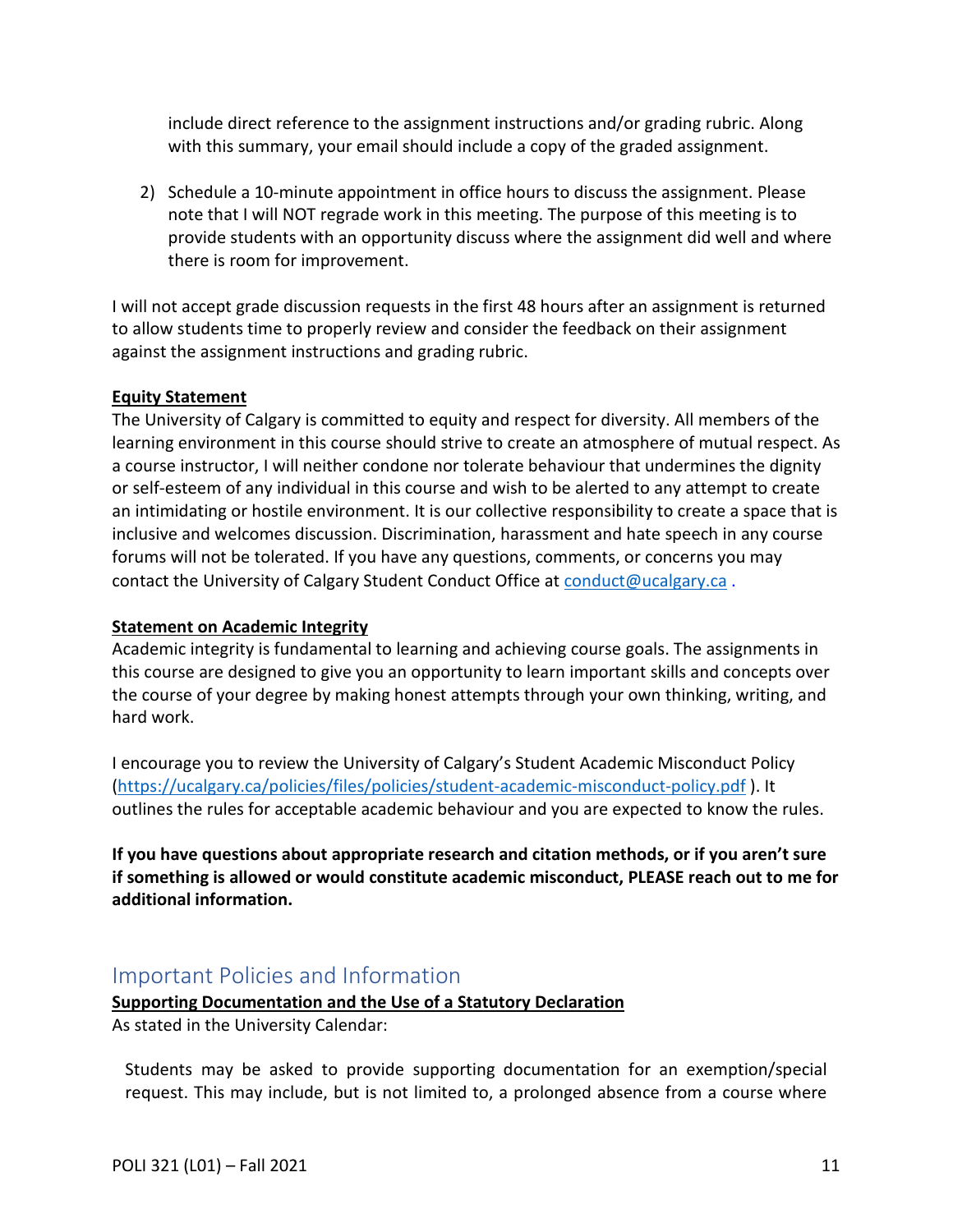participation is required, a missed course assessment, a deferred examination, or an appeal. Students are encouraged to submit documentation that will support their situation. Supporting documentation may be dependent on the reason noted in their personal statement/explanation provided to explain their situation. This could be medical certificate/documentation, references, police reports, invitation letter, third party letter of support or a statutory declaration etc. The decision to provide supporting documentation that best suits the situation is at the discretion of the student. Students cannot be required to provide specific supporting documentation, such as a medical note.

Students can make a Statutory Declaration as their supporting documentation (available at ucalgary.ca/registrar). This requires students to make a declaration in the presence of a Commissioner for Oaths. It demonstrates the importance of honest and accurate information provided and is a legally binding declaration. Several registered Commissioners for Oaths are available to students at no charge, on campus. For a list of locations to access a Commissioners for Oaths, visit [ucalgary.ca/registrar\)](http://www.ucalgary.ca/registrar).

Falsification of any supporting documentation will be taken very seriously and may result in disciplinary action through the Academic Discipline regulations or the Student Non-Academic Misconduct policy.

This statement is accessible at:<https://www.ucalgary.ca/pubs/calendar/current/m-1.html>

### **Absence From a Mid-term Examination**

Students who are absent from a scheduled term test or quiz for legitimate reasons are responsible for contacting the instructor via email within 48 hours of the missed test to discuss alternative arrangements. A copy of this email may be requested as proof of the attempt to contact the instructor. Any student who fails to do so forfeits the right to a makeup test.

#### **Deferral of a Final Examination**

Deferral of a final examination can be granted for reasons of illness, domestic affliction, and unforeseen circumstances, as well as to those with three (3) final exams scheduled within a 24 hour period. Deferred final exams will not be granted to those who sit the exam, who have made travel arrangements that conflict with their exam, or who have misread the examination timetable. The decision to allow a deferred final exam rests not with the instructor but with Enrolment Services. Instructors should, however, be notified if you will be absent during the examination. The Application for Deferred Final Exam, deadlines, requirements and submission instructions can be found on the Enrolment Services website at

[https://www.ucalgary.ca/registrar/exams/deferred-exams.](https://www.ucalgary.ca/registrar/exams/deferred-exams)

#### **Reappraisals**

The University Calendar states that for reappraisals of graded term work:

"A student who feels that a piece of graded term work (term paper, essay, test, etc.) has been unfairly graded, may have the work reappraised as follows. The student shall discuss the work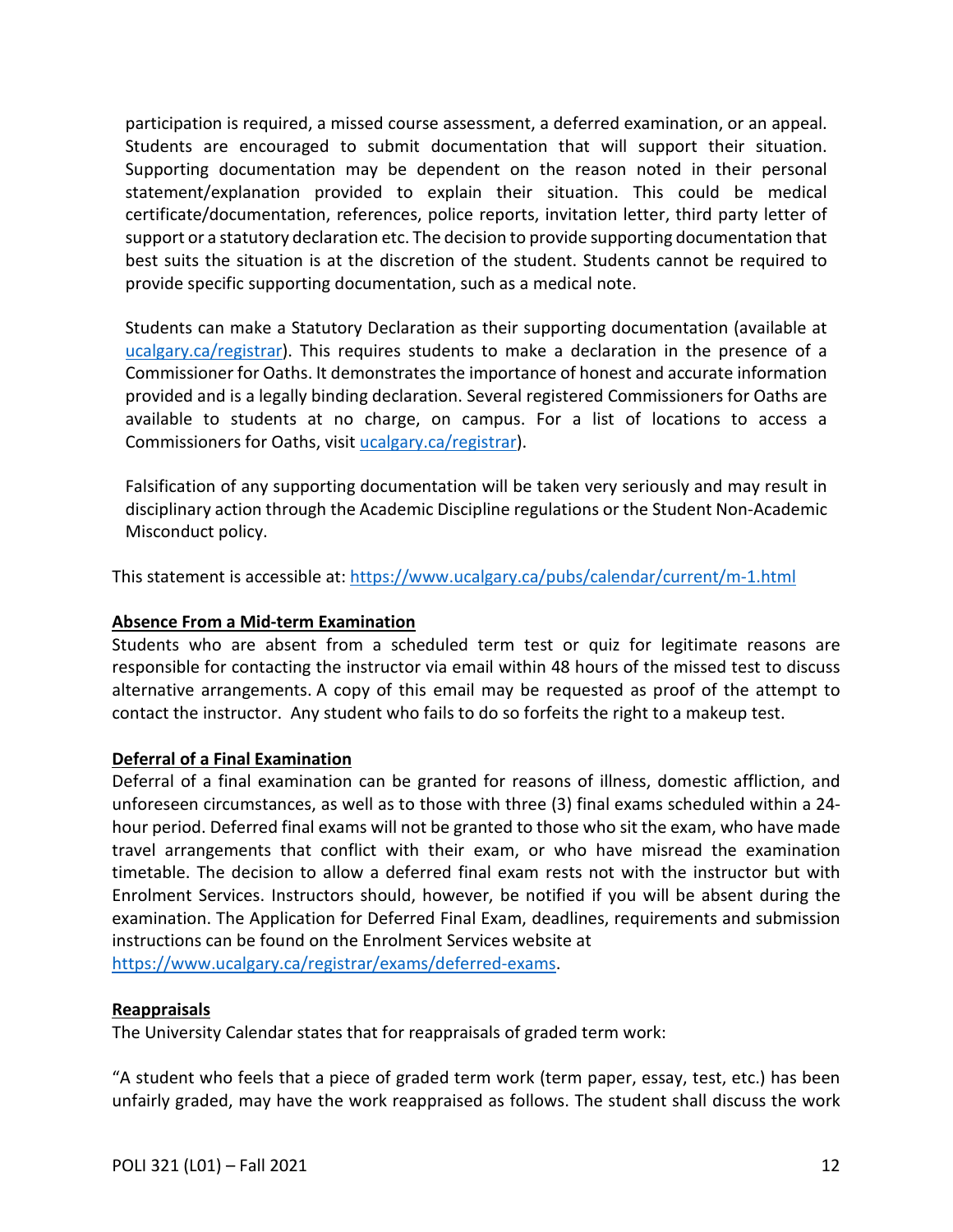with the instructor **within ten business days** of being notified about the mark or of the item's return to the class. If not satisfied, the student shall take the matter to the head of the department offering the course **within 2 business days of receiving the decision from the instructor**, who will arrange for a reappraisal of the work **within the next ten business days**. The reappraisal will only be considered if the student provides a detailed rationale that outlines where and for what reason an error is suspected." See

<https://www.ucalgary.ca/pubs/calendar/current/i-2.html>

The University Calendar states that for reappraisal of academic assessments (final grades):

"A student may request a reappraisal of a final grade. The only element that will be considered is the final assessment(s) that makes up the final mark (e.g., final examination, final project, and final paper). The exception is when a grade for a piece of graded term work is made available to students after the last day of classes for the term in which the course is scheduled; that grade may also be considered in a reappraisal of the final grade."

"A student seeking a reappraisal of a final grade should first attempt to review the final assessment with the department or faculty offering the course. After which the student shall obtain a Reappraisal of Final Grade form from [ucalgary.ca/registrar](https://www.ucalgary.ca/registrar/home) (under Student Forms). The student must indicate exactly what error was made in marking the final assessment and/or in computing the final grade. The reappraisal will only be considered if the student provides a detailed rationale that outlines where and for what reason an error is suspected." More information is available at: <https://www.ucalgary.ca/pubs/calendar/current/i-3.html>

#### **University Regulations**

Students are responsible for familiarizing themselves with the University policies found in the Academic Regulations sections of the Calendar at

[www.ucalgary.ca/pubs/calendar/current/academic-regs.html.](http://www.ucalgary.ca/pubs/calendar/current/academic-regs.html)

#### **Student Accommodations**

Students seeking an accommodation based on disability or medical concerns should contact Student Accessibility Services; SAS will process the request and issue letters of accommodation to instructors. For additional information on support services and accommodations for students with disabilities, visit [www.ucalgary.ca/access/.](http://www.ucalgary.ca/access/)

Students who require an accommodation in relation to their coursework based on a protected ground other than disability should communicate this need in writing to their Instructor.

The full policy on Student Accommodations is available at [http://www.ucalgary.ca/policies/files/policies/student-accommodation-policy.pdf.](http://www.ucalgary.ca/policies/files/policies/student-accommodation-policy.pdf)

#### **Plagiarism And Other Forms Of Academic Misconduct**

Academic misconduct in any form (e.g. cheating, plagiarism) is a serious academic offence that can lead to disciplinary probation, suspension or expulsion from the University. Students are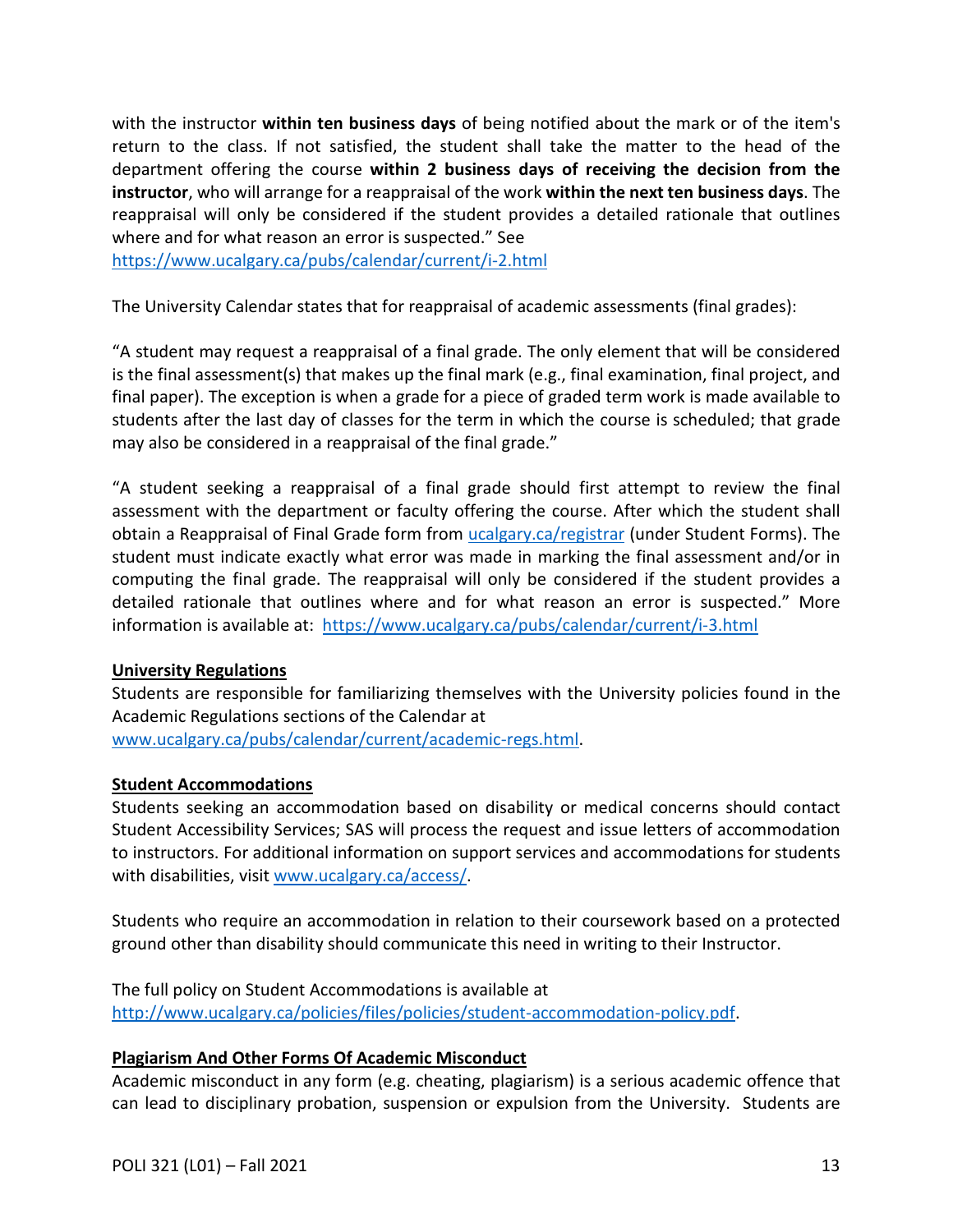expected to be familiar with the standards surrounding academic honesty; these can be found in the University of Calgary calendar at [http://www.ucalgary.ca/pubs/calendar/current/k.html.](http://www.ucalgary.ca/pubs/calendar/current/k.html) Such offences will be taken seriously and reported immediately, as required by Faculty of Arts policy.

#### **Required Access to Technology**

Please see the University's resource page at [https://ucalgary.service](https://ucalgary.service-ow.com/it?id=kb_article&sys_id=86e7438013753ac06f3afbb2e144b031)[ow.com/it?id=kb\\_article&sys\\_id=86e7438013753ac06f3afbb2e144b031](https://ucalgary.service-ow.com/it?id=kb_article&sys_id=86e7438013753ac06f3afbb2e144b031)

#### **Copyright Legislation**

As stated in the University of Calgary Calendar, Academic Regulations, "students are required to read the University of Calgary policy on Acceptable Use of Material Protected by Copyright and requirements of the copyright act to ensure they are aware of the consequences of unauthorised sharing of course materials (including instructor notes, electronic versions of textbooks etc.). Students who use material protected by copyright in violation of this policy may be disciplined under the Non-Academic Misconduct Policy."

[https://www.ucalgary.ca/policies/files/policies/acceptable-use-of-material-protected-by](https://www.ucalgary.ca/policies/files/policies/acceptable-use-of-material-protected-by-copyright.pdf)[copyright.pdf](https://www.ucalgary.ca/policies/files/policies/acceptable-use-of-material-protected-by-copyright.pdf) and<https://laws-lois.justice.gc.ca/eng/acts/C-42/index.html>

#### **Instructor Intellectual Property**

Course materials created by instructors (including presentations and posted notes, labs, case studies, assignments and exams) remain the intellectual property of the instructor. These materials may NOT be reproduced, redistributed or copied without the explicit consent of the instructor. The posting of course materials to third party websites such as note-sharing sites without permission is prohibited. Sharing of extracts of these course materials with other students enrolled in the course at the same time may be allowed under fair dealing.

## **Freedom of Information and Protection of Privacy (FOIP)**

FOIP legislation requires that instructors maintain the confidentiality of student information. In practice, this means that student assignment and tests cannot be left for collection in any public place without the consent of the student. It also means that grades cannot be distributed via email. Final exams are kept by instructors but can be viewed by contacting them or the main office in the Department of Political Science. Any uncollected assignments and tests meant to be returned will be destroyed after six months from the end of term; final examinations are destroyed after one year.

#### **Evacuation Assembly Points**

In the event of an emergency evacuation from class, students are required to gather in designated assembly points. Please check the list found at [www.ucalgary.ca/emergencyplan/assemblypoints](http://www.ucalgary.ca/emergencyplan/assemblypoints)

and note the assembly point nearest to your classroom.